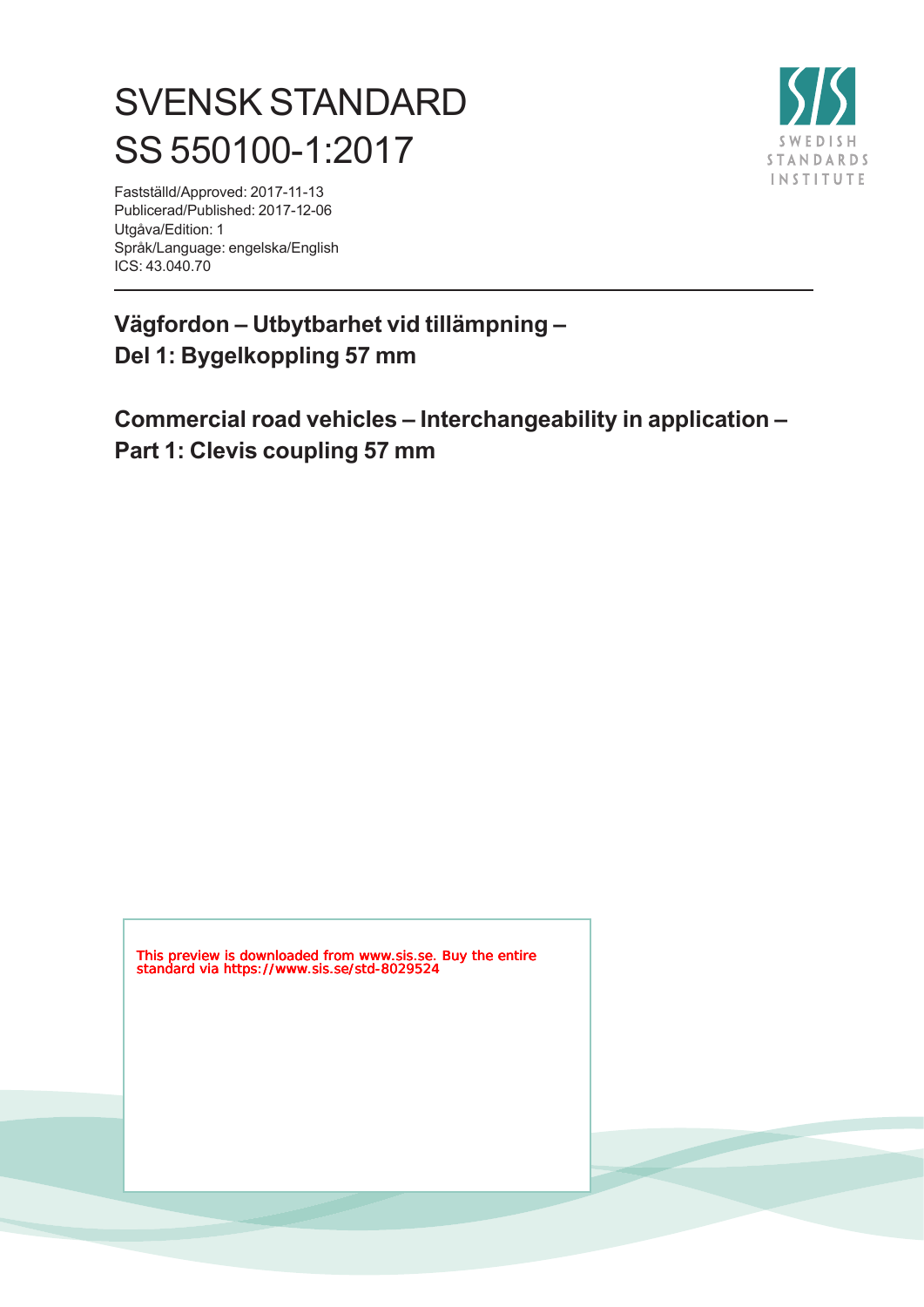## Standarder får världen att fungera

*SIS (Swedish Standards Institute) är en fristående ideell förening med medlemmar från både privat och offentlig sektor. Vi är en del av det europeiska och globala nätverk som utarbetar internationella standarder. Standarder är dokumenterad kunskap utvecklad av framstående aktörer inom industri, näringsliv och samhälle och befrämjar handel över gränser, bidrar till att processer och produkter blir säkrare samt effektiviserar din verksamhet.* 

#### **Delta och påverka**

Som medlem i SIS har du möjlighet att påverka framtida standarder inom ditt område på nationell, europeisk och global nivå. Du får samtidigt tillgång till tidig information om utvecklingen inom din bransch.

#### **Ta del av det färdiga arbetet**

Vi erbjuder våra kunder allt som rör standarder och deras tillämpning. Hos oss kan du köpa alla publikationer du behöver – allt från enskilda standarder, tekniska rapporter och standardpaket till handböcker och onlinetjänster. Genom vår webbtjänst e-nav får du tillgång till ett lättnavigerat bibliotek där alla standarder som är aktuella för ditt företag finns tillgängliga. Standarder och handböcker är källor till kunskap. Vi säljer dem.

#### **Utveckla din kompetens och lyckas bättre i ditt arbete**

Hos SIS kan du gå öppna eller företagsinterna utbildningar kring innehåll och tillämpning av standarder. Genom vår närhet till den internationella utvecklingen och ISO får du rätt kunskap i rätt tid, direkt från källan. Med vår kunskap om standarders möjligheter hjälper vi våra kunder att skapa verklig nytta och lönsamhet i sina verksamheter.

**Vill du veta mer om SIS eller hur standarder kan effektivisera din verksamhet är du välkommen in på www.sis.se eller ta kontakt med oss på tel 08-555 523 00.**

## Standards make the world go round

*SIS (Swedish Standards Institute) is an independent non-profit organisation with members from both the private and public sectors. We are part of the European and global network that draws up international standards. Standards consist of documented knowledge developed by prominent actors within the industry, business world and society. They promote cross-border trade, they help to make processes and products safer and they streamline your organisation.*

#### **Take part and have influence**

As a member of SIS you will have the possibility to participate in standardization activities on national, European and global level. The membership in SIS will give you the opportunity to influence future standards and gain access to early stage information about developments within your field.

#### **Get to know the finished work**

We offer our customers everything in connection with standards and their application. You can purchase all the publications you need from us - everything from individual standards, technical reports and standard packages through to manuals and online services. Our web service e-nav gives you access to an easy-to-navigate library where all standards that are relevant to your company are available. Standards and manuals are sources of knowledge. We sell them.

#### **Increase understanding and improve perception**

With SIS you can undergo either shared or in-house training in the content and application of standards. Thanks to our proximity to international development and ISO you receive the right knowledge at the right time, direct from the source. With our knowledge about the potential of standards, we assist our customers in creating tangible benefit and profitability in their organisations.

**If you want to know more about SIS, or how standards can streamline your organisation, please visit www.sis.se or contact us on phone +46 (0)8-555 523 00**



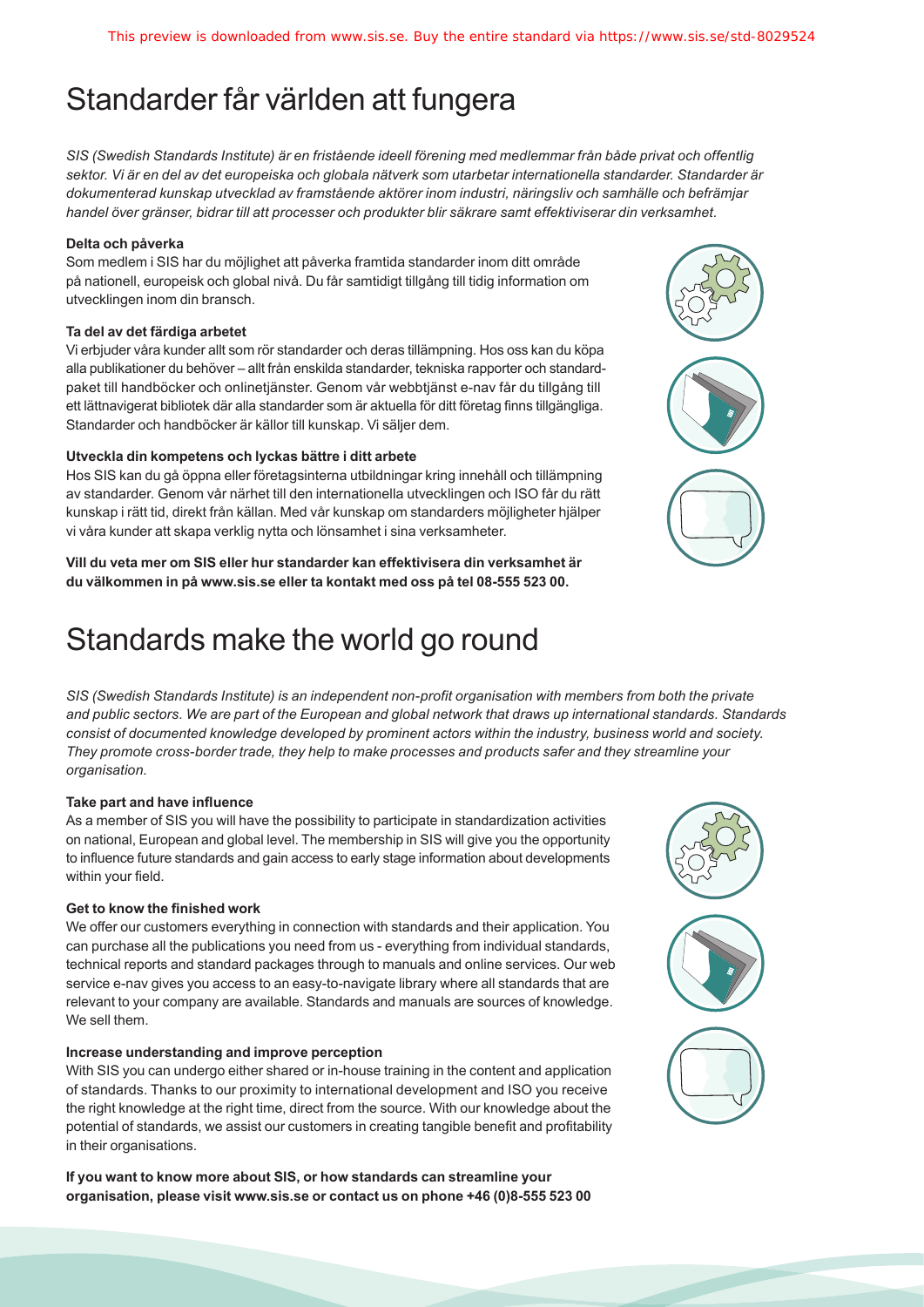This preview is downloaded from www.sis.se. Buy the entire standard via https://www.sis.se/std-8029524

© Copyright/Upphovsrätten till denna produkt tillhör SIS, Swedish Standards Institute, Stockholm, Sverige. Användningen av denna produkt regleras av slutanvändarlicensen som återfinns i denna produkt, se standardens sista sidor.

© Copyright SIS, Swedish Standards Institute, Stockholm, Sweden. All rights reserved. The use of this product is governed by the end-user licence for this product. You will find the licence in the end of this document.

*Upplysningar om sakinnehållet i standarden lämnas av SIS, Swedish Standards Institute, telefon 08-555 520 00. Standarder kan beställas hos SIS Förlag AB som även lämnar allmänna upplysningar om svensk och utländsk standard.*

*Information about the content of the standard is available from the Swedish Standards Institute (SIS), telephone +46 8 555 520 00. Standards may be ordered from SIS Förlag AB, who can also provide general information about Swedish and foreign standards.*

Standarden är framtagen av kommittén för Sammankoppling av fordon samt utvändiga anordningar, SIS/TK 234.

Har du synpunkter på innehållet i den här standarden, vill du delta i ett kommande revideringsarbete eller vara med och ta fram andra standarder inom området? Gå in på www.sis.se - där hittar du mer information.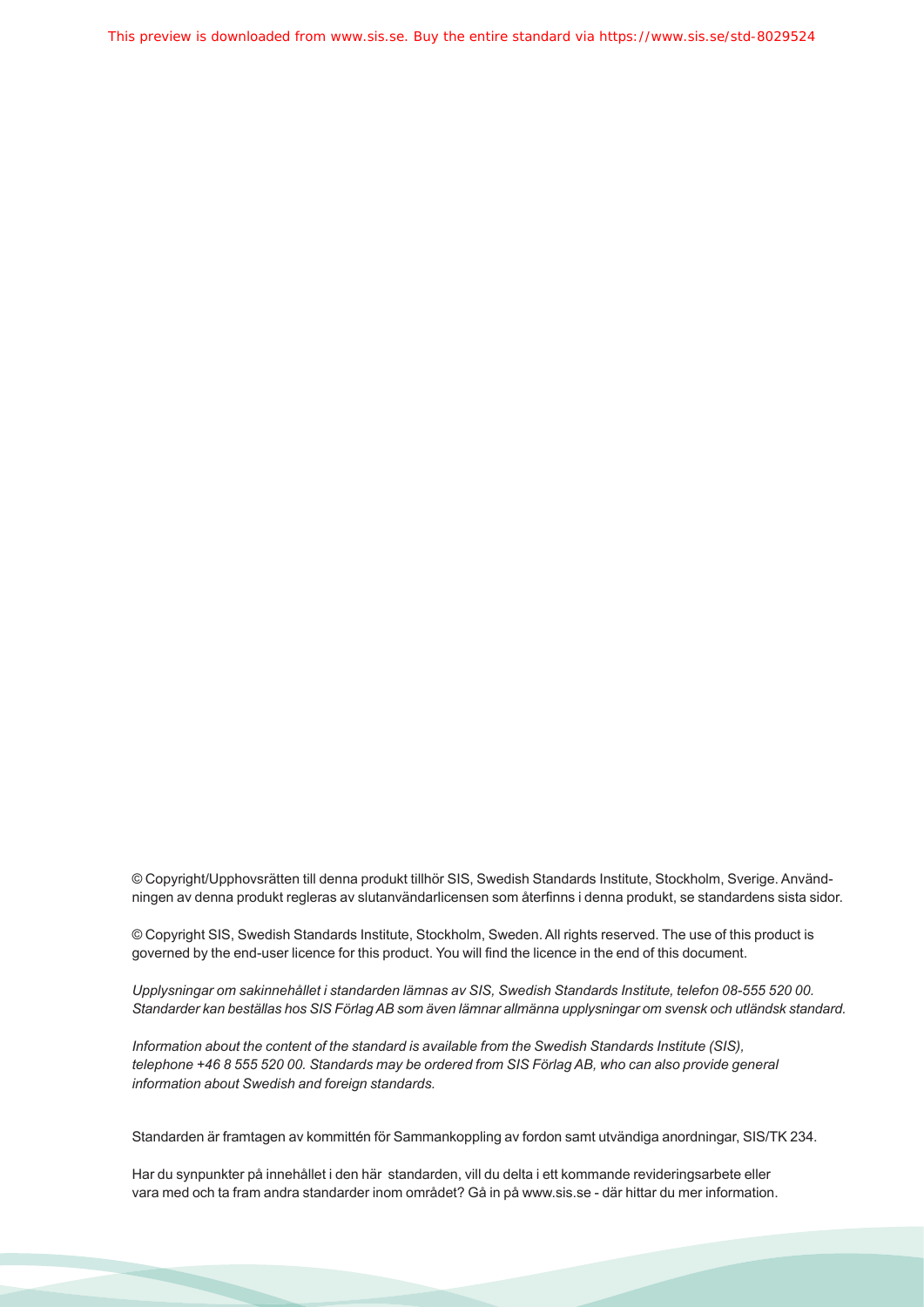### **Table of content**

| $\blacktriangleleft$           |  |
|--------------------------------|--|
| $\overline{2}$                 |  |
| $\overline{\mathbf{3}}$        |  |
| $\boldsymbol{\Lambda}$<br>4.1. |  |
| 4.2.<br>5                      |  |
| 6.<br>6.1.                     |  |
| 6.2.<br>6.3.                   |  |
| 6.4.<br>6.5.                   |  |
|                                |  |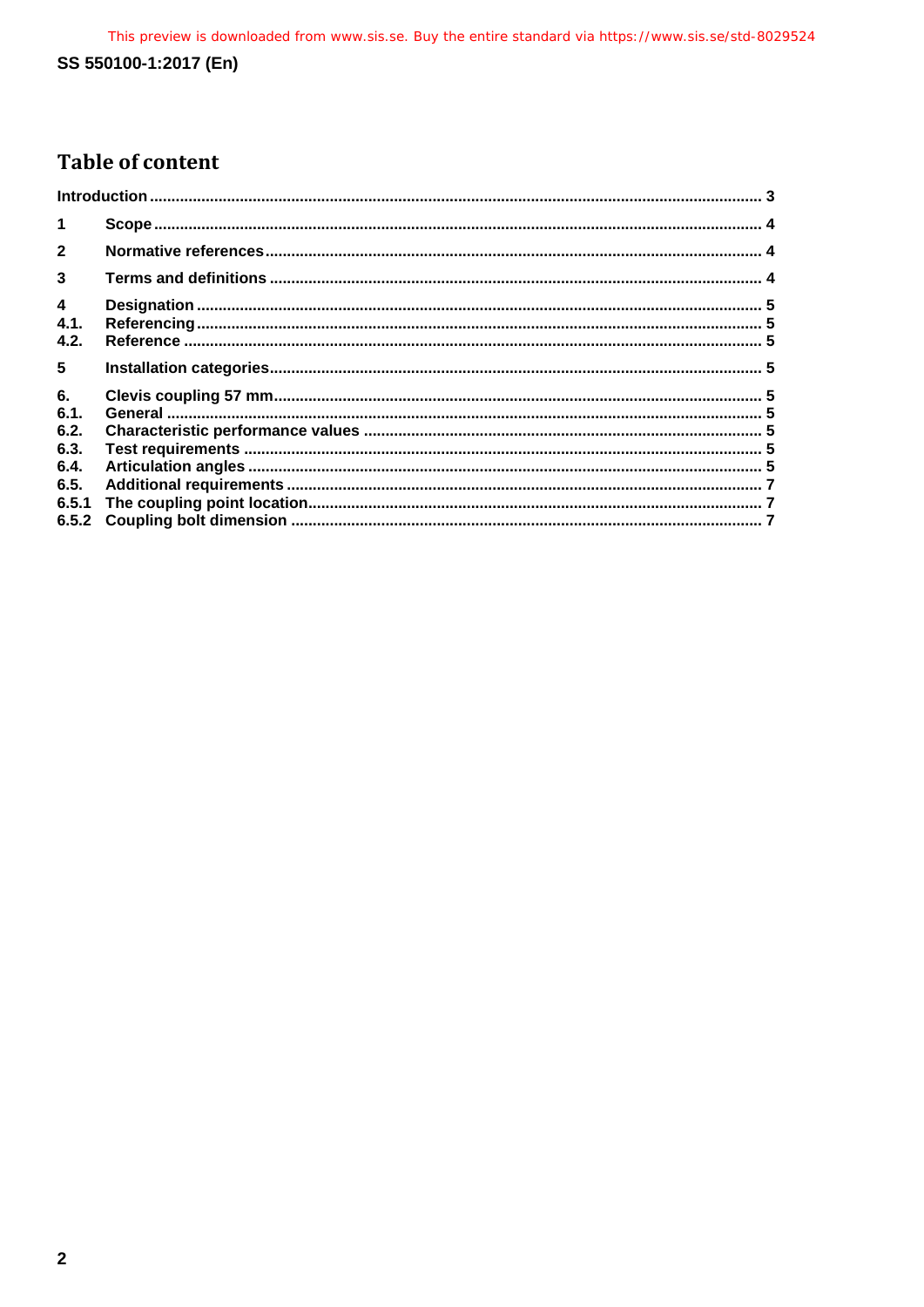#### <span id="page-4-0"></span>**Introduction**

This standard is applied to clevis coupling 57 mm for commercial vehicles. This standard is part of the series SS 550100.There are two series of standards which concern interchangeability. The interchangeability is divided into two parts, interchangeability in installation and interchangeability in application.

The series of standards include:

SS 550000-1, *Commercial road vehicles – Interchangeability in installation – Part 1: Drawbar coupling*

SS 550000-2, *Commercial road vehicles – Interchangeability in installation – Part 2: Drawbar eye*

SS 550100-1, *Commercial road vehicles – Interchangeability in application – Part 1: Clevis coupling 57 mm*

SS 550100-2, *Commercial road vehicles – Interchangeability in application – Part 2: Drawbar eye 57 mm*

This standard draws on SS-ISO 3584. SS-ISO 3584 defines 50 mm clevis coupling while a standard for 57 mm clevis coupling has hitherto been missing. While introducing a standard for 57 mm clevis couplings a new structure is introduced to this new standard. It is splitting information relevant for OEM:s from information relevant to end users. Furthermore, many non-value adding dimensions are deleted from the standard as compared to SS-ISO 3584. The current series of national standards focus on the geometric compatibility with specific address to 57 mm clevis couplings which are dominating in Sweden. A number of different coupling classes based on different performance values as in SS-ISO 3584 are not adopted. Hence the structure becomes simpler. Further information on interchangeability in installation is needed when mounting the equipment i.e. one or a couple of times during the lifetime of the vehicle. Information on interchangeability in application is needed almost every day. Accordingly, the structure of this series of standards, is tuned to the need of the user at different stages.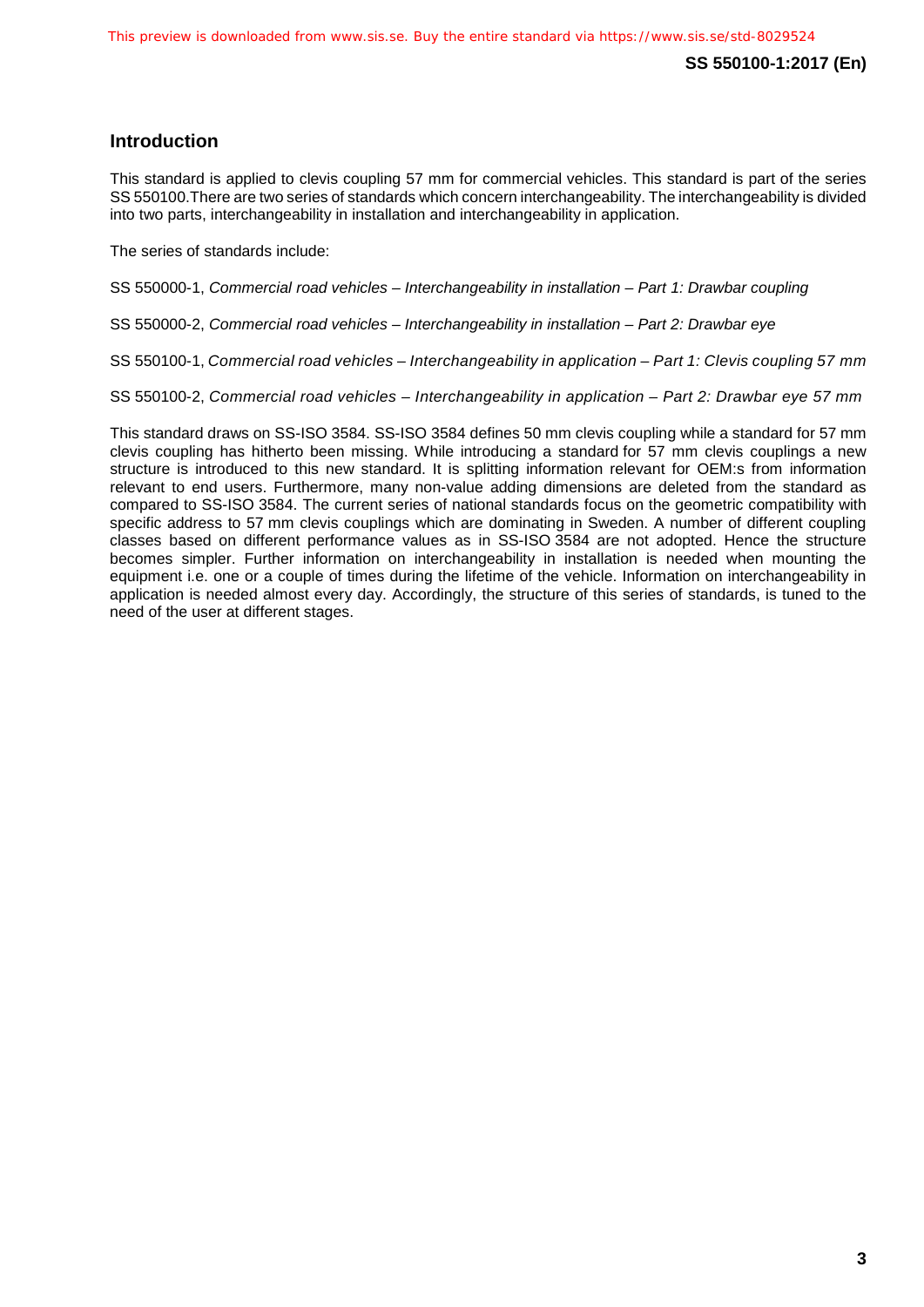#### **SS 550100-1:2017 (En)**

#### <span id="page-5-0"></span>**1 Scope**

This Standard specifies the characteristics necessary for interchangeability in application of clevis couplings 57 mm to tow a trailer.

This Standard is applicable to 57 mm clevis couplings intended for connection to trailers equipped with a 57 mm drawbar eye on the drawbar of the trailer.

#### <span id="page-5-1"></span>**2 Normative references**

This paragraph is referencing the below listed documents that are required when applying this document. For dated references only that edition of the document applies. For undated references the latest valid edition of the document applies.

SS-ISO 8718, *Commercial road vehicles – Clevis couplings and eyes for hinged drawbars – Strength tests*

SS-ISO 12357, *Commercial road vehicles – Clevis couplings and eyes for rigid drawbars – Strength tests*

SS 550000-1, *Commercial road vehicles – Interchangeability in installation – Part 1: Drawbar coupling*

SS 550000-2, *Commercial road vehicles – Interchangeability in installation – Part 2: Drawbar eye*

SS 550100-2, *Commercial road vehicles – Interchangeability in application – Part 2: Drawbar eye 57 mm*

#### <span id="page-5-2"></span>**3 Terms and definitions**

For the purposes of this document, the following terms and definitions apply.

#### **3.1**

#### **drawbar**

<hinged> structure connected through a hinge to the front end of the towed vehicle through which the towed vehicle is mechanically coupled to the towing vehicle by means of a clevis coupling

<rigid> structure rigidly connected to the front of the towed vehicle through which the towed vehicle is mechanically coupled to the towing vehicle by means of a clevis coupling

NOTE 1 TO ENTRY: For special applications, hinged drawbars with drawbar eyes in both ends exit.

#### **3.2**

#### **drawbar eye**

component fitted to the forward extreme of the drawbar to enable mechanical coupling to a clevis coupling. A drawbar eye can be either toroidal or have a specific detailed design with a specific internal diameter

#### **3.3**

#### **clevis coupling**

component that by means of a bolt or hook locks the drawbar eye to the towing vehicle

#### **3.4**

#### **clevis coupling**

coupling that has a clevis to hold a bolt that locks the drawbar eye to the towing vehicle

#### **3.5**

#### **characteristic performance value**

performance value that shows the capacity of the coupling to transfer longitudinal or vertical forces between towing and towed vehicles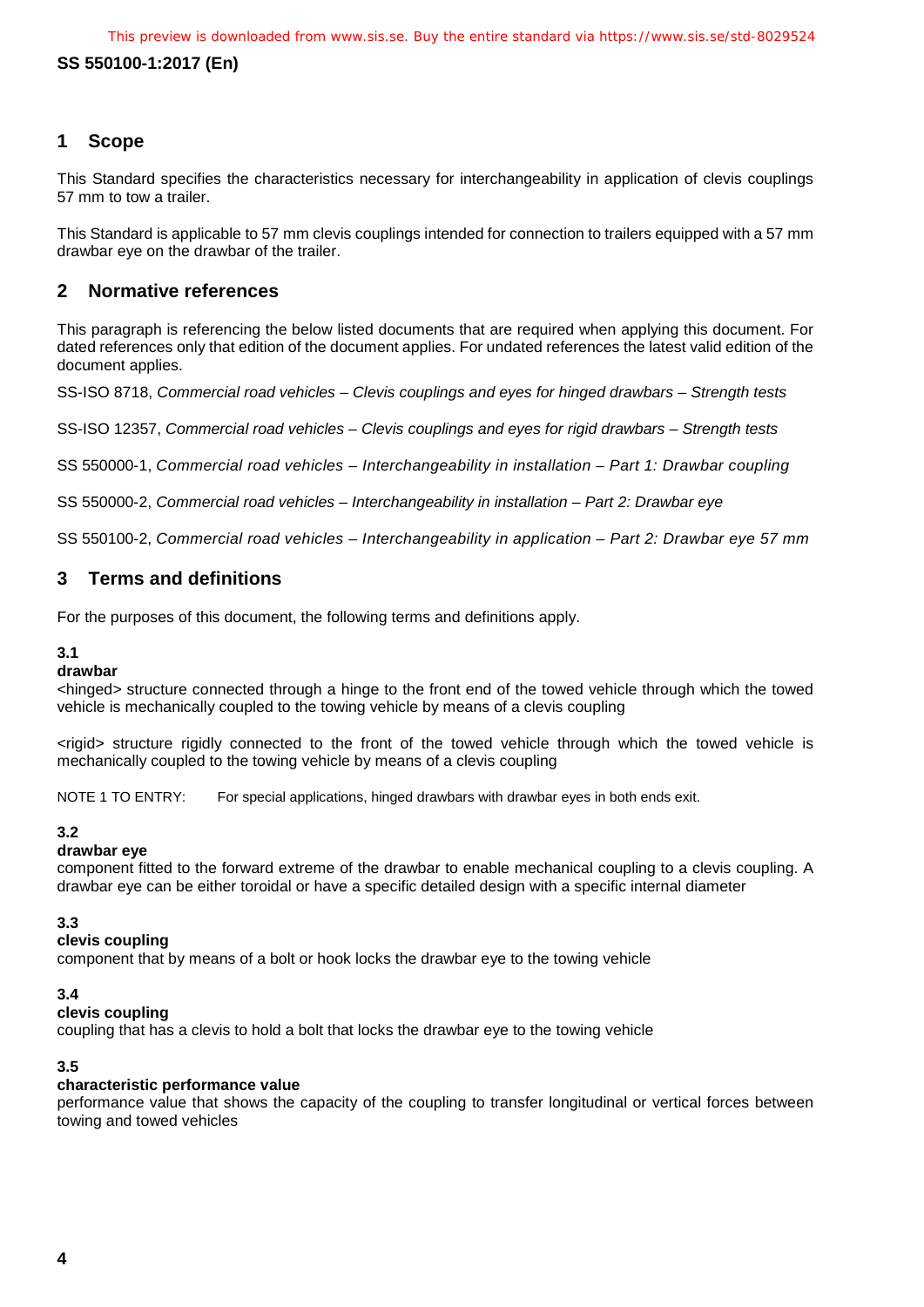**SS 550100-1:2017 (En)**

#### <span id="page-6-0"></span>**4 Designation**

#### <span id="page-6-1"></span>**4.1. Referencing**

Reference may be made to this standard for the clevis coupling dimensions.

#### <span id="page-6-2"></span>**4.2. Reference**

Clevis couplings meeting the requirements of this standard shall be identified by the following information, in the order given:

a) reference to this standard

b) code C57

EXAMPLE SS 550100-1 C 57

#### <span id="page-6-3"></span>**5 Installation categories**

Mounting dimensions shall be as specified in SS 550000-1. The coupling C57 shall be used together with installation category 5 of SS 550000-1.

#### <span id="page-6-4"></span>**6. Clevis coupling 57 mm**

#### <span id="page-6-5"></span>**6.1. General**

The requirements of 6.2 and 6.3 are applicable to all clevis couplings. Additional requirements applicable to C57 and classified couplings are given in 6.4.

The C57 clevis couplings shall only be used with D57 drawbar eyes specified in SS 550100-2.

#### <span id="page-6-6"></span>**6.2. Characteristic performance values**

A clevis coupling according to this standard shall have characteristic performance values defined for *D*-, *Dc*- and *V*-values. Those performance values shall be in kN. The characteristic performance value *S* indicating the static load on the coupling shall be 1 000 kg. In cases where the clevis coupling is not intended for applications (e.g. center axle trailers, dollies) containing vertical loads on the coupling the *Dc*-, *V*- and *S*-values may be excluded. The characteristic performance values shall be verified through tests according to 6.3 of this standard.

Characteristic performance values shall be verified for all applicable installation categories.

#### <span id="page-6-7"></span>**6.3. Test requirements**

The clevis coupling having capacity to support vertical dynamic loads shall satisfy the tests specified in SS-ISO 12357-1.

The clevis coupling not having capacity to support vertical dynamic loads shall satisfy the tests specified in SS-ISO 8718.

#### <span id="page-6-8"></span>**6.4. Articulation angles**

The clevis coupling shall be designed to permit a compatible drawbar eye, i.e. a drawbar eye compliant with SS 550100-2, when coupled but not fitted to the vehicle, to reach the following non-simultaneous degrees of articulation:

- $\pm$ 90° horizontally about the vertical axis from the longitudinal axis of the vehicle (see Figure 1)
- ±20° vertically about the transverse axis from the horizontal plane of the vehicle (see Figure 2)
- ±25° axial rotation about the longitudinal axis from the horizontal plane of the vehicle (see Figure 3)